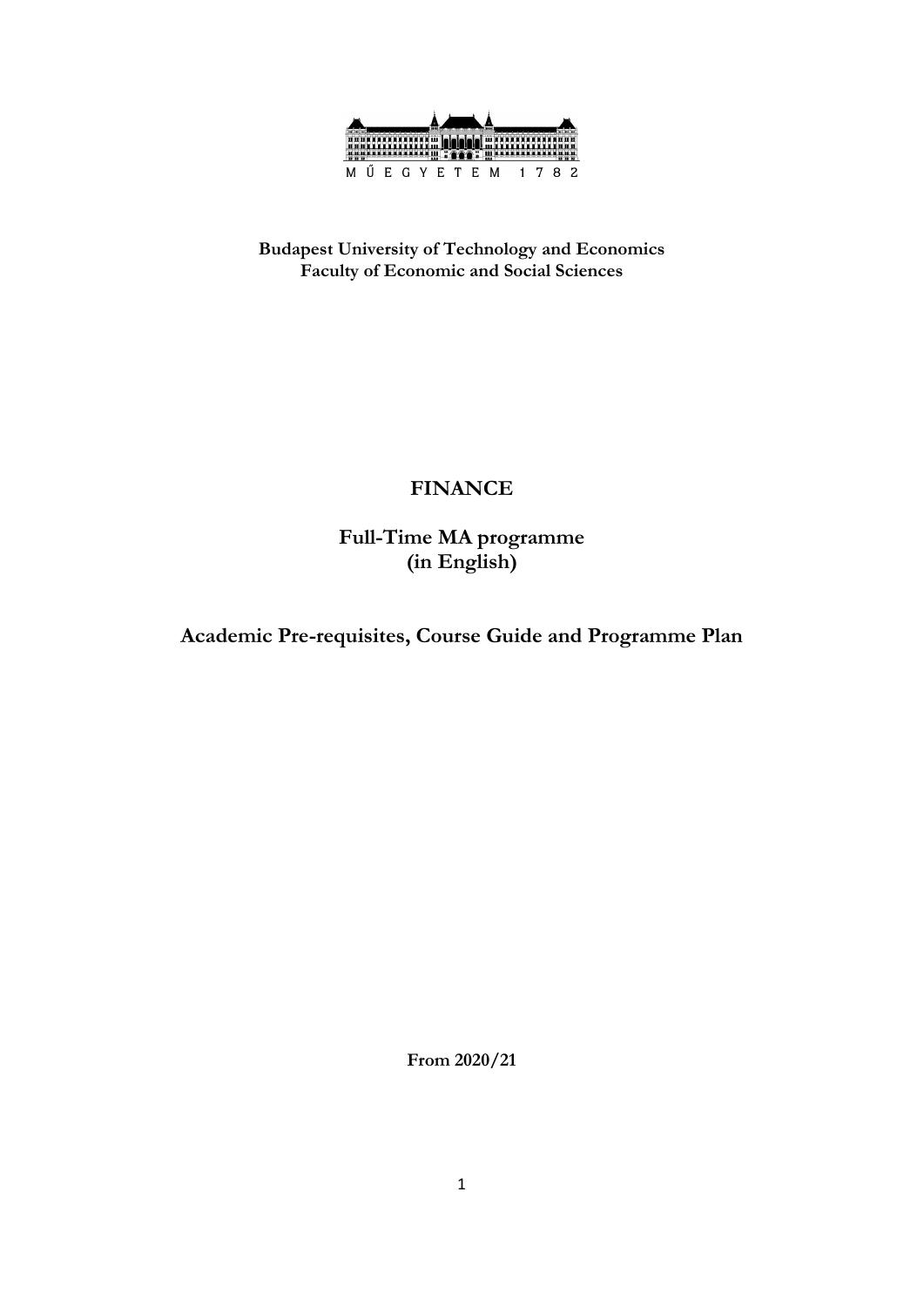### **Table of contents**

| Basic information                              | 3  |
|------------------------------------------------|----|
| Short description of the programme             | 3  |
| Admission requirements                         | 3  |
| Selection and recruitment process              | 4  |
| Programme structure                            | 4  |
| Programme Plans                                | 6  |
| Abbreviations in the Programme Plan            | 8  |
| Academic Pre-requisites                        | 8  |
| Requirements for obtaining qualification       | 9  |
| Absolutorium                                   | 9  |
| Final Examination                              | 9  |
| Learning Languages and Studying Culture        | 9  |
| Physical Education and Sport                   | 9  |
| Fundamental rules and regulations on education | 10 |
| General rules on studying and residing abroad  | 10 |
| Regular students from EU and EEA countries     | 10 |
| Regular students from 3rd countries            | 10 |
| Scholarships                                   | 10 |
| Academic and Examination By-laws               | 11 |
| Expanding knowledge and managing young talent  | 11 |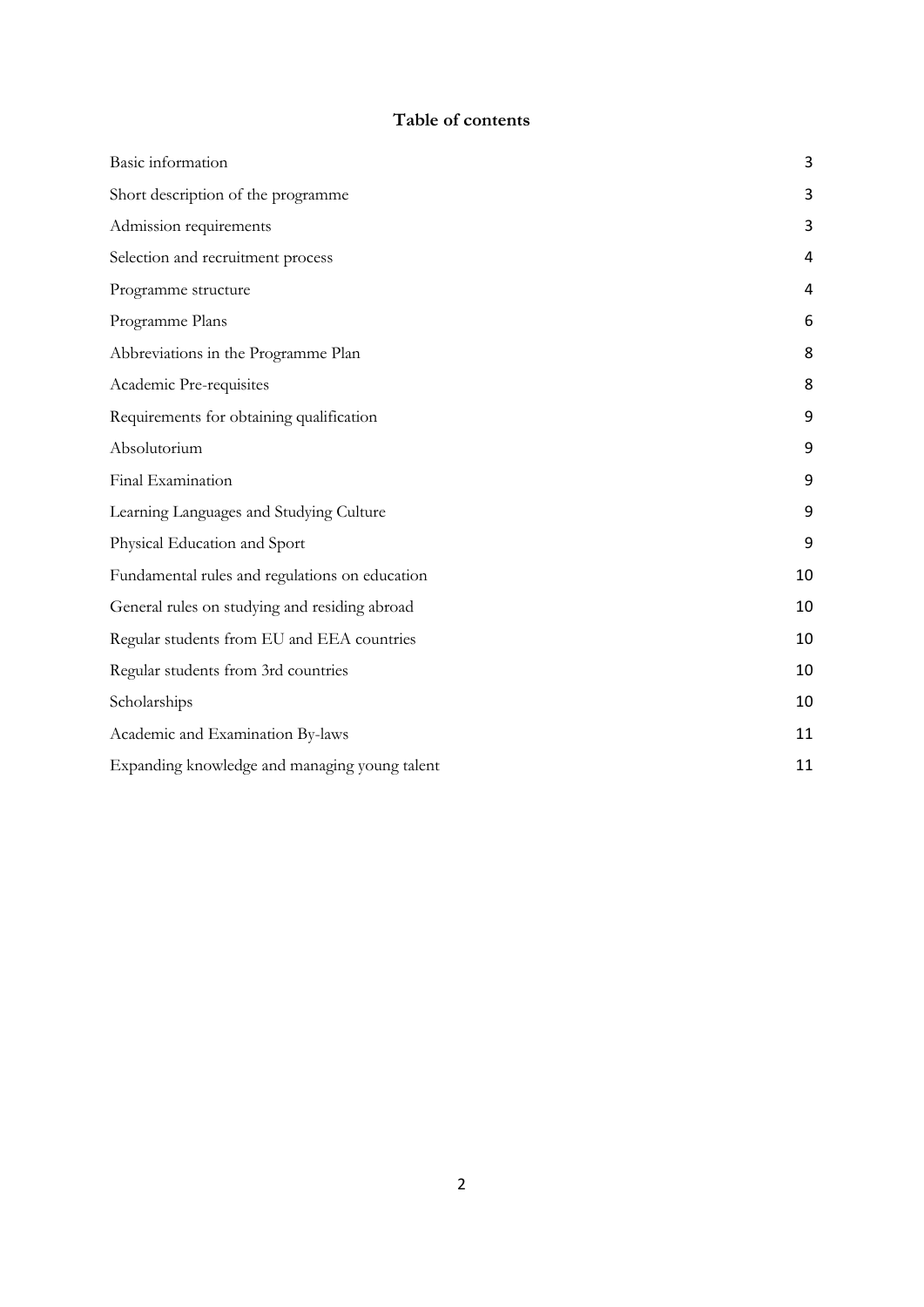## <span id="page-2-0"></span>**Basic information**

| Faculty:                   | Faculty of Economic and Social Sciences                                           |
|----------------------------|-----------------------------------------------------------------------------------|
| Programme name:            | Finance                                                                           |
| Level of studies:          | MА                                                                                |
| Language of instruction:   | English                                                                           |
| Qualification:             | Economist in Finance                                                              |
| Duration of the programme: | 4 semesters                                                                       |
| Location:                  | Budapest (Hungary)                                                                |
| Webpage:                   | http://www.gtk.bme.hu/en/study/master-programmes-in-<br>english/master-in-finance |

# <span id="page-2-1"></span>**Short description of the programme**

The goal of our programme is to educate economic professionals to have a global competitive edge in finance, in particular in financial analysis and risk management. Our graduate students are capable of complex and independent financial thinking, managing and analyzing the financial processes of the economy both at the macro and micro level. The main focus of our programme is to provide a high level of professional standards in investment analysis, portfolio management, corporate and bank treasury and risk management.

For the above-mentioned purposes, we have been striving to cover the requirements of the international Chartered Financial Analyst (CFA) and Financial Risk Manager (FRM) in the development of the course structure and curricula. As a consequence, our students upon graduation will also have the knowledge to successfully pass CFA / FRM exams. Our programme is accredited by the Global Association of Risk Professionals (GARP, the FRM certification provider) and by CFA Institute (the CFA certification provider) as well. This feature of our training is unique in the Hungarian higher education market, and it is also rare in an international setting.

# <span id="page-2-2"></span>**Admission requirements**

- Bsc in Finance and accounting or Business Administration and Management;
- In case of other BA/BSc, completion of a minimum of 60 ECTS (credits or equivalent) should be proven in the following areas of study:
	- o 15 ECTS from quantitative foundations (mathematics, statistics, informatics)
	- o 10 ECTS of economics (micro and macroeconomics, international economics, environmental economics, economic theory, economic statistics, economic modelling, economic policy, sectoral and functional economics, international economy, European economy, public policy);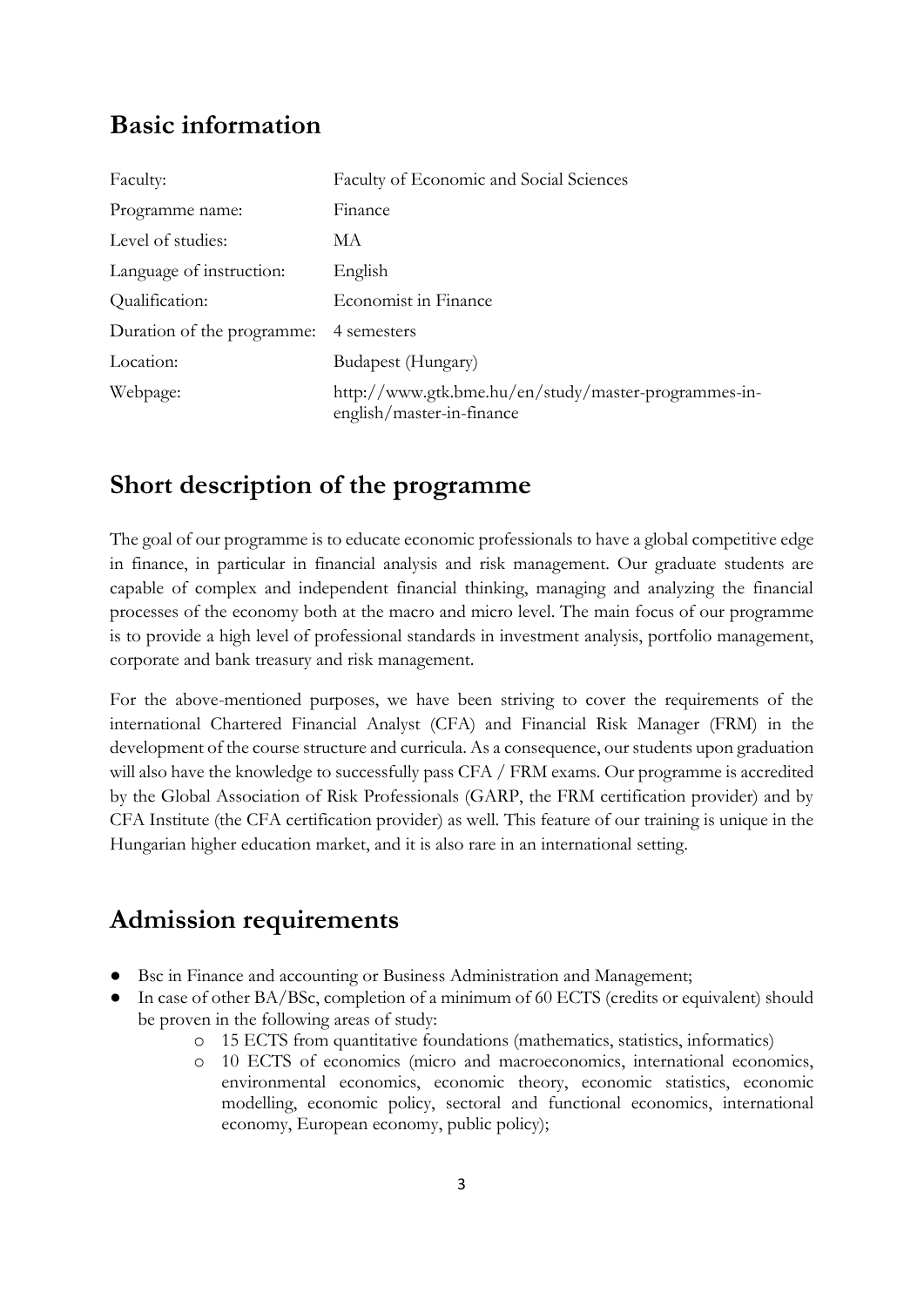- o 10 ECTS of business basics (corporate economics, accounting, controlling human resources, business law, marketing, management and organization, value creation processes, decision theory and methodology, business ethics, strategic planning, business communication);
- o 10 ECTS from the basics of social sciences (European Union, general and business law, economic history, sociology, psychology, philosophy);
- o 15 ECTS of financial knowledge (finance, money and capital market, banking, financial policy, taxation, corporate finance, corporate valuation).
- A proof of completion of the required ECTS credits is compulsory for all applicants, regardless of their preliminary studies or the field of study (discipline) of their BA/BSc diploma.
- The admission minimum requirement: a student/students should have at least 30 ECTS from the above-listed areas, the remaining 30 ECTS need to be completed during the first year of the programme.
- Minimum GPA of accepted credits is at the middle of the scale.

The minimum level of language proficiency (TOEFL, iBT, IELTS):

| Oral          | B2         |
|---------------|------------|
| Written       | B2         |
| Entrance type | Both       |
| Type of exam  | Electronic |

## <span id="page-3-0"></span>**Selection and recruitment process**

Applicants will have to take an online entrance examination, consisting of two parts. Firstly, an entry assignment will have to be completed and submitted in writing electronically, which needs to be submitted and reviewed before the second part of the entrance exam. Secondly, a motivational interview will be conducted online, where students are expected to give an account of their professional interest, skills and training, but also, to express their motivation for joining the programme.

## <span id="page-3-1"></span>**Programme structure**

The structure of the program is the following:

- Quantitative and economic foundations: 16 ECTS
- Social sciences: 11 ECTS
- Management studies: 23 ECTS
- Finance courses: 70 ECTS

We are offering two specialisations to our students: a) specialisation in risk management and b) specialisation in financial analysis.

The program ends with the completion of a thesis work.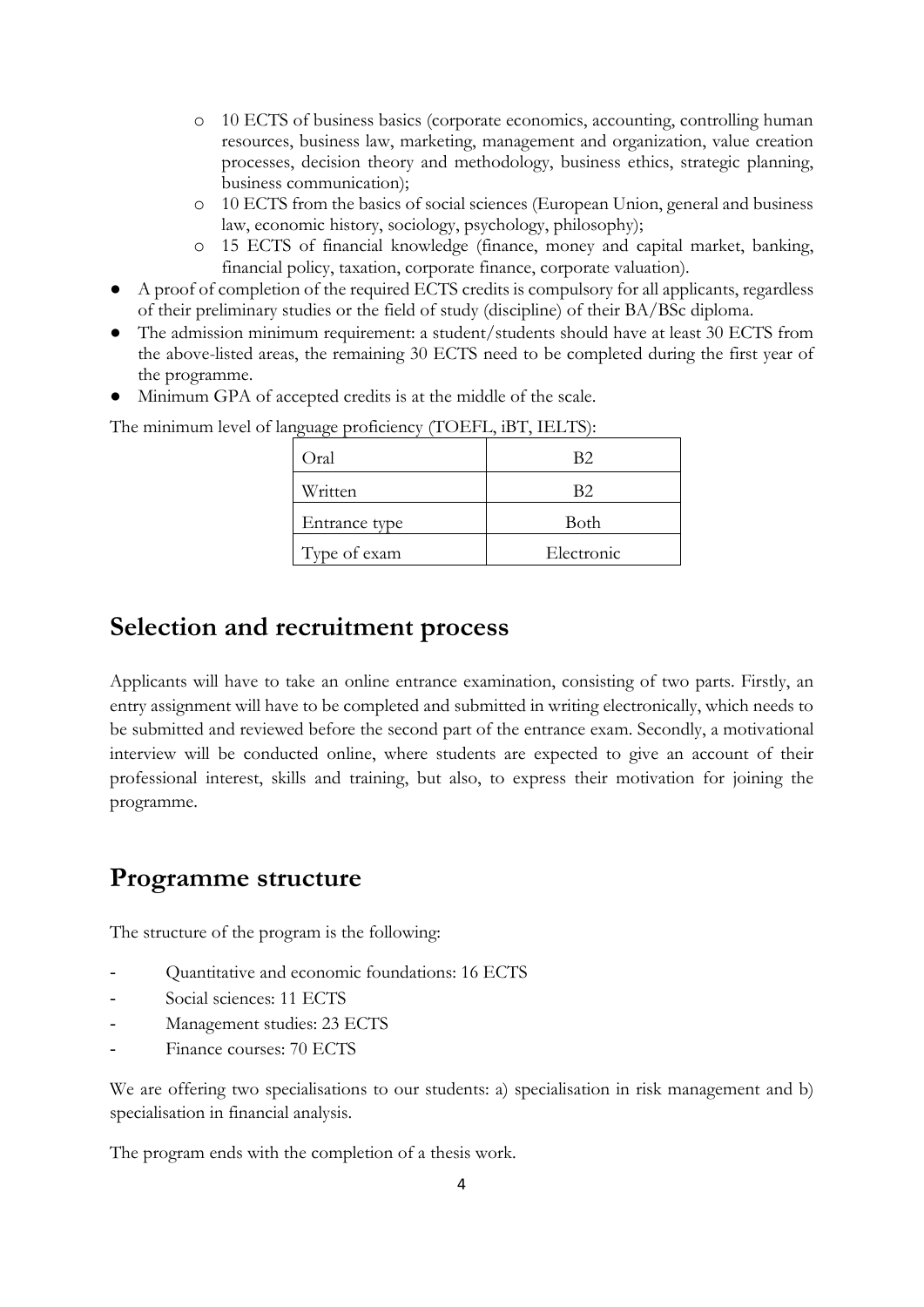## **Miscellaneous Remarks to the Programme Plan**

The Programme Plan outlines the recommended scheduling of course units based on the contents and ECTS requirements. The framework and rules and regulations are contained in the university's Academic and Examination By-Laws, and other documentation on the Programme and the Course Units. The Programme Plan contains course units whose successful completion requires prior knowledge of the course material of previous course units. The completion of these pre-requisites is defined by the list of pre-requisites of the programme.

Keeping up with the recommended schedule and the list of pre-requisites outlined in the Programme Plan is highly recommended, as the timetable for each semester is prepared based on the Programme Plan. Deviating from the Programme Plan may result in unexpected timetable clashes. Furthermore, it must be noted that certain course units are offered exclusively in either the Fall or the Spring semester, but not both.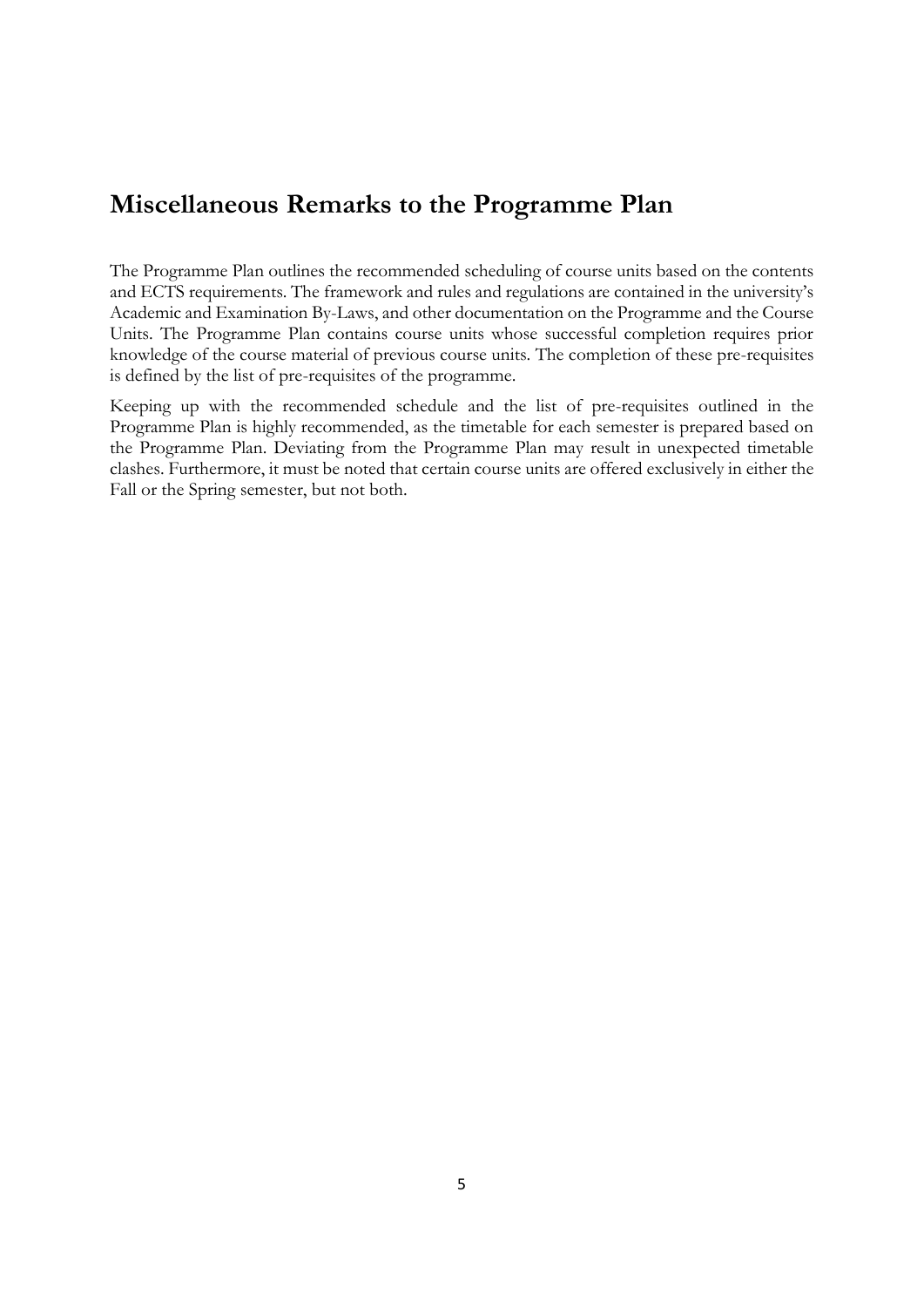# <span id="page-5-0"></span>**Programme Plans**

| Name of Course Unit                                                                  | Type           | FC              | 1.       | 2.       | 3.       | 4.       |
|--------------------------------------------------------------------------------------|----------------|-----------------|----------|----------|----------|----------|
| Semester 1                                                                           |                |                 |          |          |          |          |
| Economics                                                                            | C              |                 | 2/t/3    |          |          |          |
| Quantitative Methods                                                                 | $\overline{C}$ |                 | 4/t/5    |          |          |          |
| Accounting                                                                           | $\overline{C}$ |                 | 4/e/5    |          |          |          |
| Investments                                                                          | $\overline{C}$ | FC              | 2/t/3    |          |          |          |
| Introduction to Financial Mathematics                                                | $\overline{C}$ |                 | 4/t/5    |          |          |          |
| Foundations of Risk Management                                                       | $\overline{C}$ | $\overline{FC}$ | 4/e/5    |          |          |          |
| Corporate Law                                                                        | $\mathsf C$    |                 | 2/t/3    |          |          |          |
| <b>Intensive Seminar</b>                                                             | $\overline{C}$ |                 | 0/s/4    |          |          |          |
| Semester 2                                                                           |                |                 |          |          |          |          |
| Data Analytics                                                                       | $\mathsf C$    |                 |          | 2/t/3    |          |          |
| Management controlling                                                               | $\overline{C}$ |                 |          | 4/t/5    |          |          |
| Economic History                                                                     | $\overline{C}$ |                 |          | 2/e/3    |          |          |
| Corporate Finance                                                                    | $\overline{C}$ | FC              |          | 4/e/5    |          |          |
| Macro Finance                                                                        | $\overline{C}$ | FC              |          | 2/t/3    |          |          |
| Pricing and Price Forecasting                                                        | $\mathcal{C}$  |                 |          | 4/t/5    |          |          |
| Innovation and green finance                                                         | $\overline{C}$ |                 |          | 2/e/3    |          |          |
| Semester 3                                                                           |                |                 |          |          |          |          |
| Valuation of enterprises                                                             | $\mathsf C$    | FC              |          |          | 4/t/5    |          |
| <b>Environmental Management Systems</b>                                              | $\overline{C}$ |                 |          |          | 4/e/5    |          |
| Organisational Behavior                                                              | $\mathcal{C}$  |                 |          |          | 4/e/5    |          |
| Fixed income and Management of Market Risk                                           | $\mathsf{C}$   | FC              |          |          | 4/t/5    |          |
| Credit and Operational Risk Management                                               | $\overline{C}$ | FC              |          |          | 4/e/5    |          |
| Management Information Systems                                                       | $\mathsf C$    |                 |          |          | 2/t/3    |          |
| Elective Course Unit 1.                                                              | CE             |                 |          |          | 2/t/3    |          |
| Semester 4                                                                           |                |                 |          |          |          |          |
| Analysis of Production and Operation Decisions                                       | $\mathsf{C}$   |                 |          |          |          | 4/e/5    |
| Elective Course Unit 2.                                                              | CE             |                 |          |          |          | 2/t/3    |
| Thesis                                                                               | $\mathsf{C}$   |                 |          |          |          | 12/t/15  |
| Specialisation in risk management (2 courses should be                               |                |                 |          |          |          |          |
| selected from the list)                                                              |                |                 |          |          |          |          |
| Investment management risk measurement                                               | CE             |                 |          |          |          | 2/t/3    |
| <b>Banking</b>                                                                       | CE             |                 |          |          |          | 2/t/3    |
| Insurance                                                                            | CE             |                 |          |          |          | 2/t/3    |
| Financial and business ethics                                                        | CE             |                 |          |          |          | 2/t/3    |
| Specialisation in financial analysis (2 courses should be<br>selected from the list) |                |                 |          |          |          |          |
| Portfolio Management, Alternative Investments                                        |                |                 |          |          |          |          |
| and Personal Finance                                                                 | CE             |                 |          |          |          | 2/t/3    |
| <b>International Finance</b>                                                         | CE             |                 |          |          |          | 2/t/3    |
| Derivatives and Real Options                                                         | CE             |                 |          |          |          | 2/t/3    |
| Financial and business ethics                                                        | CE             |                 |          |          |          | 2/t/3    |
| Total                                                                                |                |                 | 24/2e/33 | 20/3e/27 | 22/3e/31 | 22/1e/29 |
| Language courses (refer to separate<br>documentation)                                | Е              | 4/t/0           | 4/t/0    |          |          |          |
| Physical Education and Sports (refer to separate<br>documentation)                   | $\mathbf E$    | 2/s/0           | 2/s/0    |          |          |          |

### **Programme plane of studies commencing in the Fall semester**

N.B.: Topics that constitute the topic questions of the final examination shall be composed of the course materials of course units marked with FC in the table above.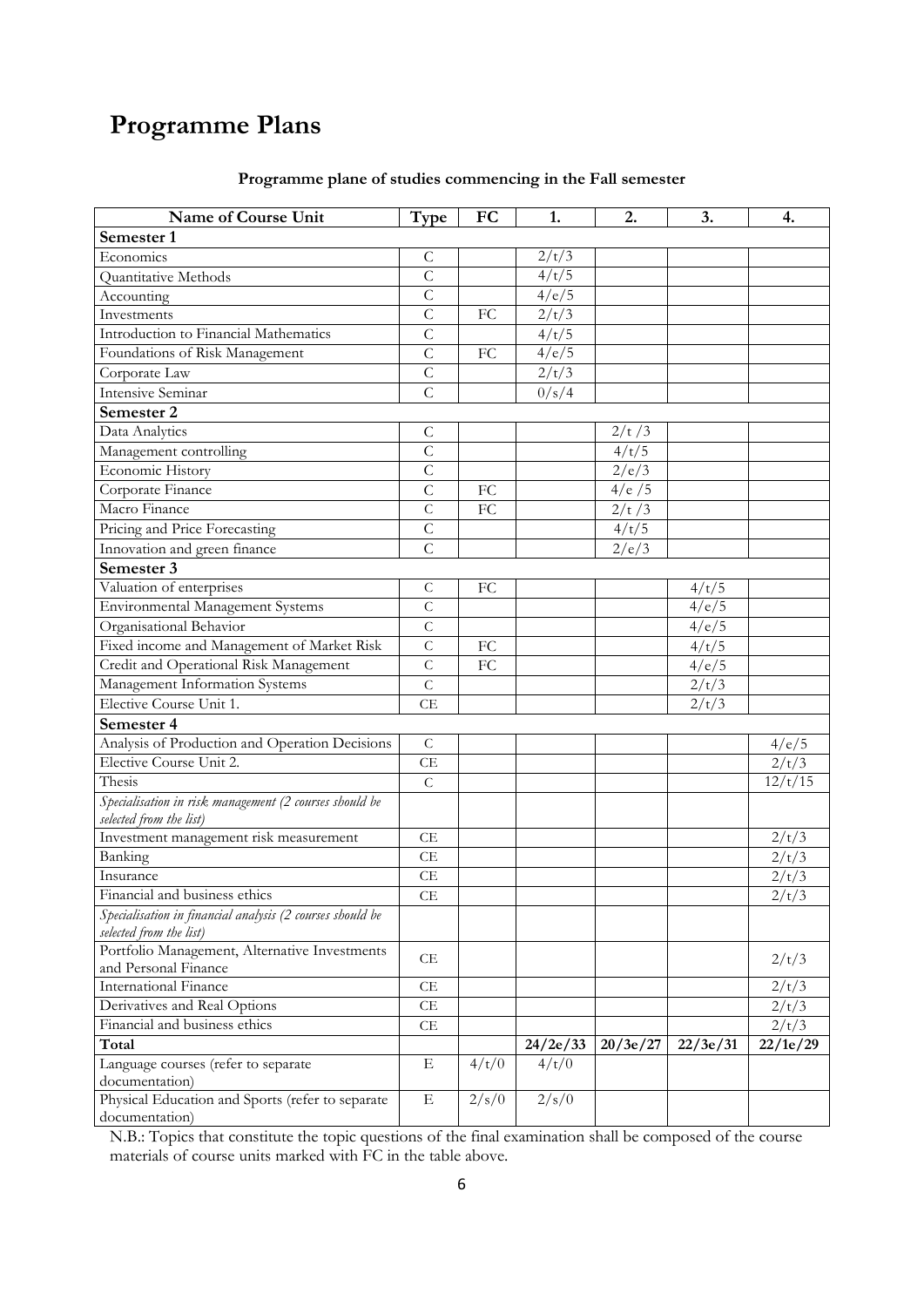|  |  |  |  | Programme plane of studies commencing in the Spring semester |  |  |  |  |
|--|--|--|--|--------------------------------------------------------------|--|--|--|--|
|--|--|--|--|--------------------------------------------------------------|--|--|--|--|

| Name of Course Unit                                                                  | Type                | FC         | 1.       | 2.       | 3.       | 4.       |
|--------------------------------------------------------------------------------------|---------------------|------------|----------|----------|----------|----------|
| Semester 1                                                                           |                     |            |          |          |          |          |
| Data Analytics                                                                       | C                   |            | 2/t/3    |          |          |          |
| Management controlling                                                               | $\mathsf C$         |            | 4/t/5    |          |          |          |
| Economic History                                                                     | $\overline{C}$      |            | 2/e/3    |          |          |          |
| Corporate Finance                                                                    | $\overline{C}$      | FC         | 4/e/5    |          |          |          |
| Macro Finance                                                                        | $\overline{C}$      | FC         | 2/t/3    |          |          |          |
| Pricing and Price Forecasting                                                        | $\mathsf{C}$        |            | 4/t/5    |          |          |          |
| Innovation and green finance                                                         | $\overline{C}$      |            | 2/e/3    |          |          |          |
| Semester 2                                                                           |                     |            |          |          |          |          |
| Economics                                                                            | $\mathsf{C}$        |            |          | 2/t/3    |          |          |
| Quantitative Methods                                                                 | $\mathsf{C}$        |            |          | 4/t/5    |          |          |
| Accounting                                                                           | $\overline{C}$      |            |          | 4/e/5    |          |          |
| Investments                                                                          | $\overline{C}$      | FC         |          | 2/t/3    |          |          |
| Introduction to Financial Mathematics                                                | $\mathsf C$         |            |          | 4/t/5    |          |          |
| Foundations of Risk Management                                                       | $\overline{C}$      | FC         |          | 4/e/5    |          |          |
|                                                                                      | $\overline{C}$      |            |          |          |          |          |
| Corporate Law                                                                        |                     |            |          | 2/t/3    |          |          |
| <b>Intensive Seminar</b>                                                             | $\overline{C}$      |            |          | 0/s/4    |          |          |
| Semester 3                                                                           |                     |            |          |          |          |          |
| Analysis of Production and Operation                                                 | $\mathcal{C}$       |            |          |          | 4/e/5    |          |
| Decisions                                                                            |                     |            |          |          |          |          |
| <b>Elective Course Unit 1</b>                                                        | CE                  |            |          |          | 2/t/3    |          |
| <b>Elective Course Unit 2</b>                                                        | CE                  |            |          |          | 2/t/3    |          |
| Fixed income and Management of Market Risk                                           | $\mathsf C$         | FC         |          |          | 4/t/5    |          |
| Credit and Operational Risk Management                                               | $\overline{C}$      | FC         |          |          | 4/e/5    |          |
| Specialisation in risk management (2 courses should be                               |                     |            |          |          |          |          |
| selected from the list)                                                              |                     |            |          |          |          |          |
| Investment management risk measurement                                               | CE                  |            |          |          | 2/t/3    |          |
| Banking                                                                              | CE                  |            |          |          | 2/t/3    |          |
| Insurance                                                                            | CE                  |            |          |          | 2/t/3    |          |
| Financial and business ethics                                                        | CE                  |            |          |          | 2/t/3    |          |
| Specialisation in financial analysis (2 courses should be<br>selected from the list) |                     |            |          |          |          |          |
| Portfolio Management, Alternative Investments                                        | CE                  |            |          |          | 2/t/3    |          |
| and Personal Finance                                                                 |                     |            |          |          |          |          |
| International Finance                                                                | CE                  |            |          |          | 2/t/3    |          |
| Derivatives and Real Options                                                         | $\operatorname{CE}$ |            |          |          | 2/t/3    |          |
| Financial and business ethics                                                        | CE                  |            |          |          | 2/t/3    |          |
| Semester 4                                                                           |                     |            |          |          |          |          |
| Valuation of enterprises                                                             | $\mathsf C$         | ${\rm FC}$ |          |          |          | 4/t/5    |
| <b>Environmental Management Systems</b>                                              | $\mathsf{C}$        |            |          |          |          | 4/e/5    |
| Organisational Behavior                                                              | $\mathsf C$         |            |          |          |          | 4/e/5    |
| Management Information Systems                                                       | $\mathsf C$         |            |          |          |          | 2/t/3    |
| Thesis                                                                               | $\mathsf C$         |            |          |          |          | 12/t/15  |
| Total                                                                                |                     |            | 20/3e/27 | 24/2e/33 | 20/2e/27 | 26/2e/33 |
| Language courses (refer to separate                                                  | $\mathbf E$         | 4/t/0      | 4/t/0    |          |          |          |
| documentation)                                                                       |                     |            |          |          |          |          |
| Physical Education and Sports (refer to separate                                     | $\mathbf E$         | 2/s/0      | 2/s/0    |          |          |          |
| documentation)                                                                       |                     |            |          |          |          |          |

N.B.: Topics that constitute the topic questions of the final examination shall be composed of the course materials of course units marked with FC in the table above.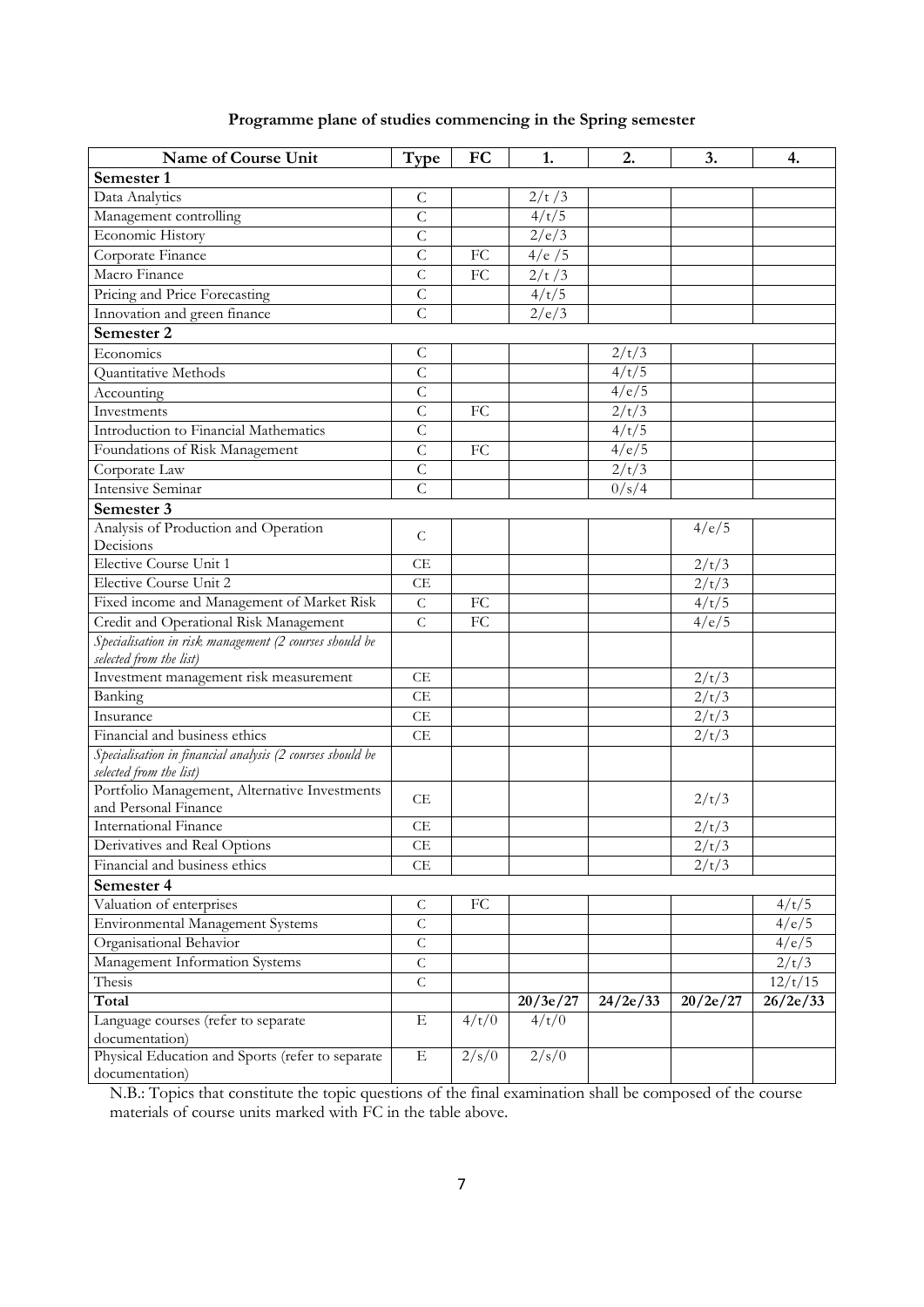# <span id="page-7-0"></span>**Abbreviations in the Programme Plan**

### **Course Unit Type**

**C**: Compulsory (Core) Unit

**CE**: Compulsory Elective Unit (*students may choose course units from a pre-selected list*)

**E**: Elective Unit (*students may choose course units from the entire university portfolio*)

**CR**: Criterion Requirement

### **Final Examination Course Units**

**FC**: final examination course unit (*a course unit whose topics constitute some of the topic questions on the final examination*)

### **Weekly Hours**

Weekly Hours = Lectures + Practicals/Seminars + Laboratory work

### **Assessment Type**

- **e**: examination
- **t**: mid**-**term grade
- **s**: signature (*proof of completion only, no evaluation of performance required*)

### **Credits (ECTS)**

An indicator corresponding to the estimated total time required for acquiring the course material and for the completion of all course unit requirements.

### **Example of Notation**

### **E.g.: Quantitative Methodology C – 4/e/5**

<span id="page-7-1"></span>Meaning: Compulsory (Core) Unit, 4 contact hours a week, performance assessed by means of examination, totalling 5 ECTS credits.

## **Academic Pre-requisites**

| <b>Course Unit:</b>                           | <b>Pre-requisite Course Unit(s):</b> |
|-----------------------------------------------|--------------------------------------|
| Valuation of enterprises                      | Corporate Finance                    |
| Fixed income and Management of<br>Market Risk | Foundations of Risk Management       |
| Credit and Operational Risk<br>Management     | Foundations of Risk Management       |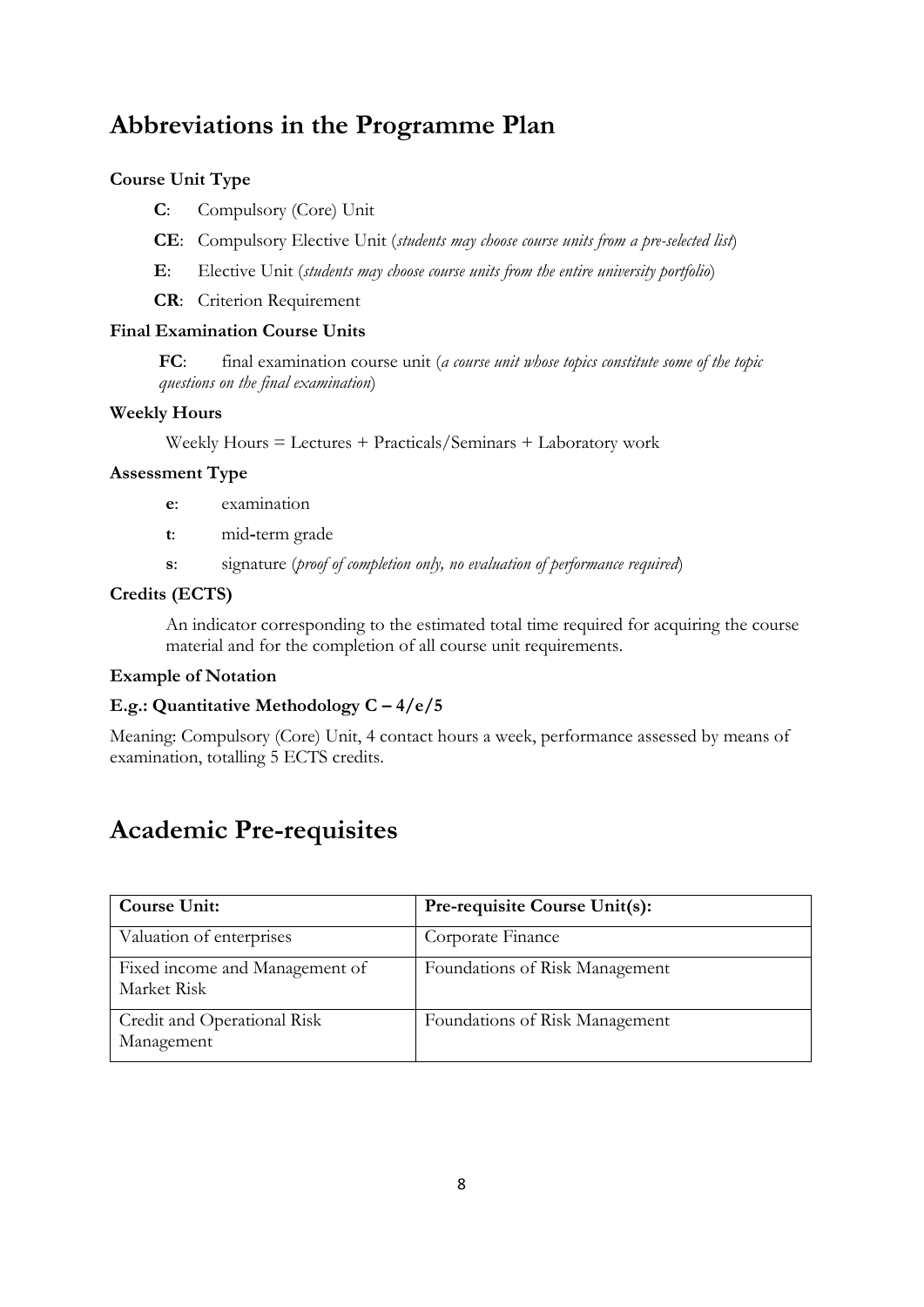## <span id="page-8-0"></span>**Requirements for obtaining qualification**

Obtaining 120 ECTS during the programme, and successfully taking the final examination.

## <span id="page-8-1"></span>**Absolutorium**

Upon having absolved the requirements specified in the Programme Plan - i.e. having obtained a total of at least 120 ECTS credits - the student is issued with a Certificate of Completion of Studies (Absolutorium). Obtaining the Absolutorium is a prerequisite for being admitted to the final examination.

Once the student obtains an Absolutorium, regardless of having taken the final examination or not, he shall lose his legal status as a student, on the last day of the next final examination period following the completion of studies.

## <span id="page-8-2"></span>**Final Examination**

The Final Examination is a complex assessment of the knowledge obtained by the student, which marks the end of the studies of the student. The Final Examination consists of:

- 1. a public presentation and defence of the Diploma Project Thesis;
- 2. written and oral examination on the topic questions compiled from the topics of Final Examination Course Units, demonstrating a complex understanding and knowledge.

Rules and regulations governing final examinations are contained in the Code on Education and Examination. The topics covered in the Final Examination are determined by the Department or institute in charge of managing the MA programme. Unsatisfactory (failed) Diploma Project Thesis may be resubmitted once. Unsatisfactory (failed) Final Examinations may be retaken once.

# <span id="page-8-3"></span>**Learning Languages and Studying Culture**

The Institute of Foreign Languages offers Hungarian language courses to students with no or little command of the Hungarian language, and a course on Hungarian culture to facilitate their integration into Hungarian society.

## <span id="page-8-4"></span>**Physical Education and Sport**

Whilst there are no explicit requirements for participating in Physical Education (P.E.) or Sports, facilities are open to students. However, some facilities may be offered to students for a fee. Further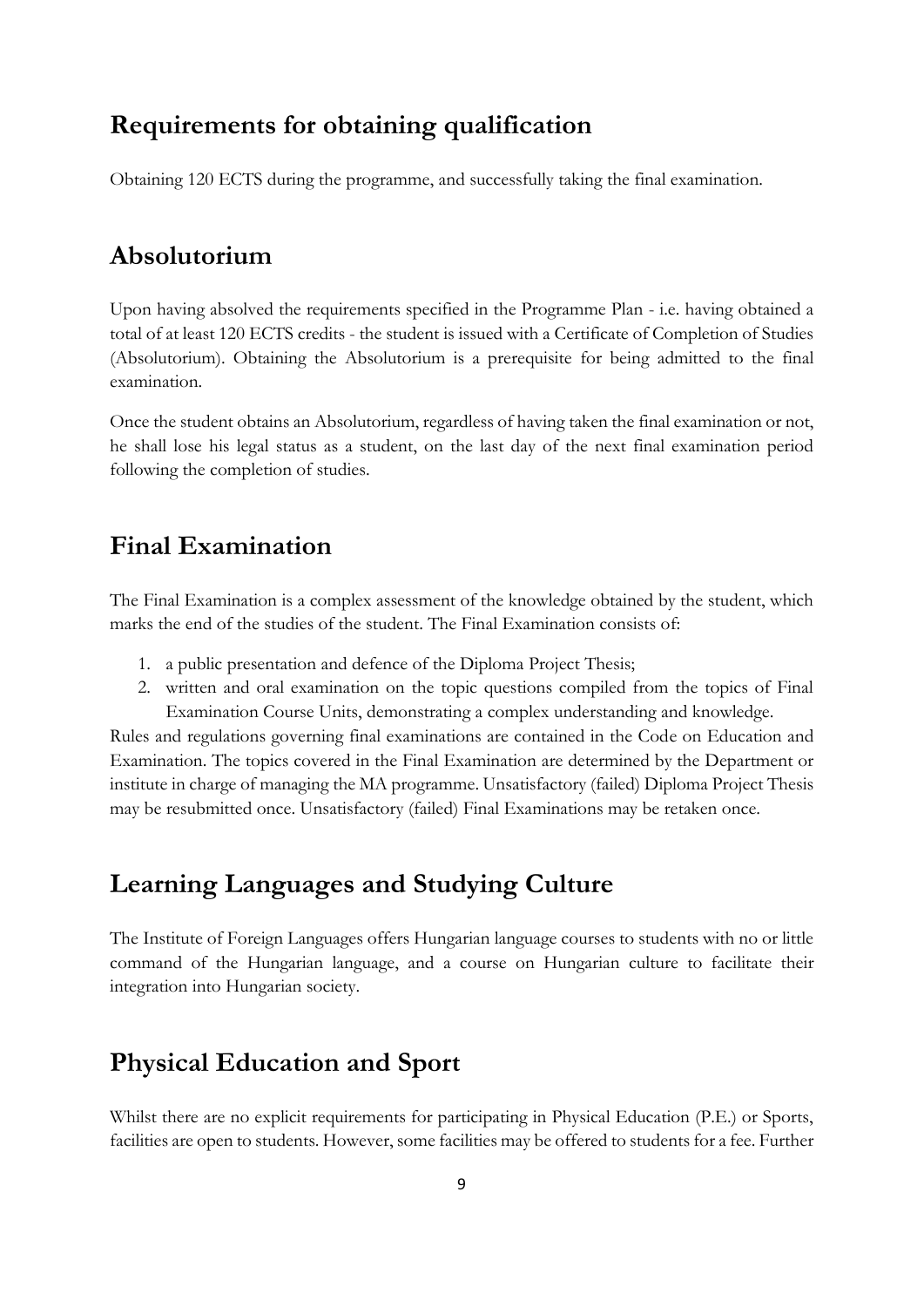information about P.E. and sports facilities may be obtained directly from the Centre for Physical Education. Approximately 30 different sports are available for students. Completion of course units offered by the Centre for Physical Education is attested by a signature.

## <span id="page-9-0"></span>**Fundamental rules and regulations on education**

#### <span id="page-9-1"></span>**General rules on studying and residing abroad**

Rules on the conditions of travelling to, and residing in a foreign country for pursuing an educational programme are outlined both in international treaties and the national legislation. Prospective students should inform themselves about possible visa and residence requirements through agencies and consulates.

#### <span id="page-9-2"></span>**Regular students from EU and EEA countries**

A study visa is not required for regular students from EU and EEA countries. Tuition fees apply.

#### <span id="page-9-3"></span>**Regular students from 3rd countries**

Nationals of countries that are not members of the EU or EEA are to pay a fee for their education. Student visas are available. A residence permit is required by the authorities for the duration of the studies. Information on student visas and residence is available through consulates.

#### <span id="page-9-4"></span>**Scholarships**

Various scholarships are available for students. Some scholarships are offered by the Government of Hungary, other scholarships are offered by the government of the country of citizenship of the student (home country), whilst yet other scholarships may be offered by businesses or nonprofit/charitable organisations.

Scholarships offered by the Government of Hungary, including, but not limited to *Stipendium Hungaricum*, covering the expenses of education, are available for students. As these scholarships are subject to an agreement/contract between the Government of Hungary (through its agencies) and the Student, the terms and condition of obtaining, retaining and forfeiting these scholarships does in no way depend on the university, and it is solely the student's responsibility to be aware of and to meet the requirements of the scholarship. Besides carefully studying the terms and conditions of such scholarships, students should also be well-informed about practical aspects of studying abroad - including costs and circumstances of living, travel costs and other foreseeable and unforeseeable overheads.